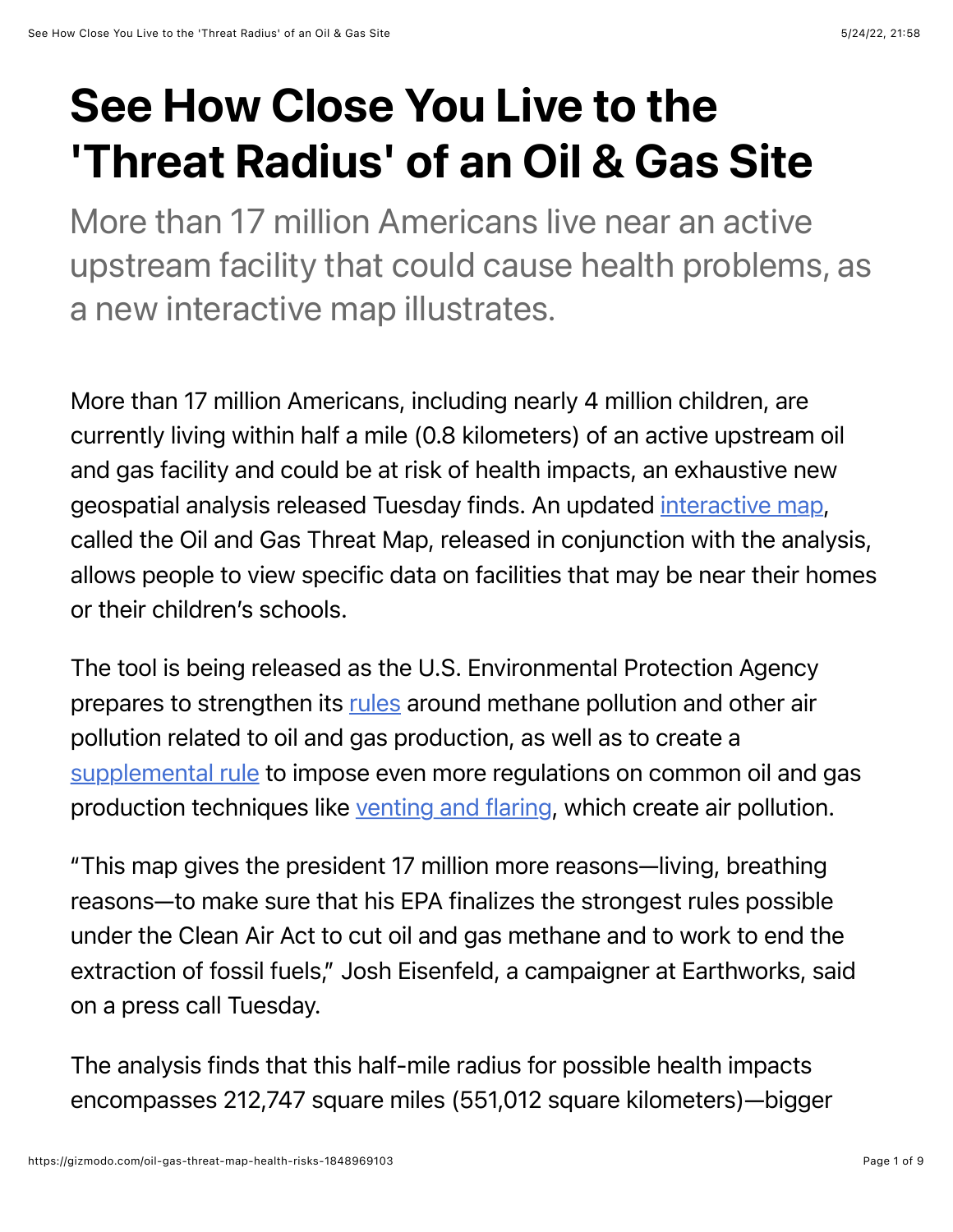than twice the size of the state of Colorado—and includes an estimated 17,295,499 people, including 5,723,805 people of color, living within this radius. That huge swath of the country also includes 12,445 schools, enrolling some 3,185,097 students.

Both the map and analysis, created by advocacy organizations Earthworks and FracTracker, use data on active upstream oil and gas facility locations, including wells, compressors, and processors, sourced from state government agencies in 2020 and 2021. The researchers then compared the map of sites to population statistics calculated by Census Bureau data to estimate how many people live within a half-mile radius of each site. The researchers also used Department of Education data to record the number of K-12 schools within this radius.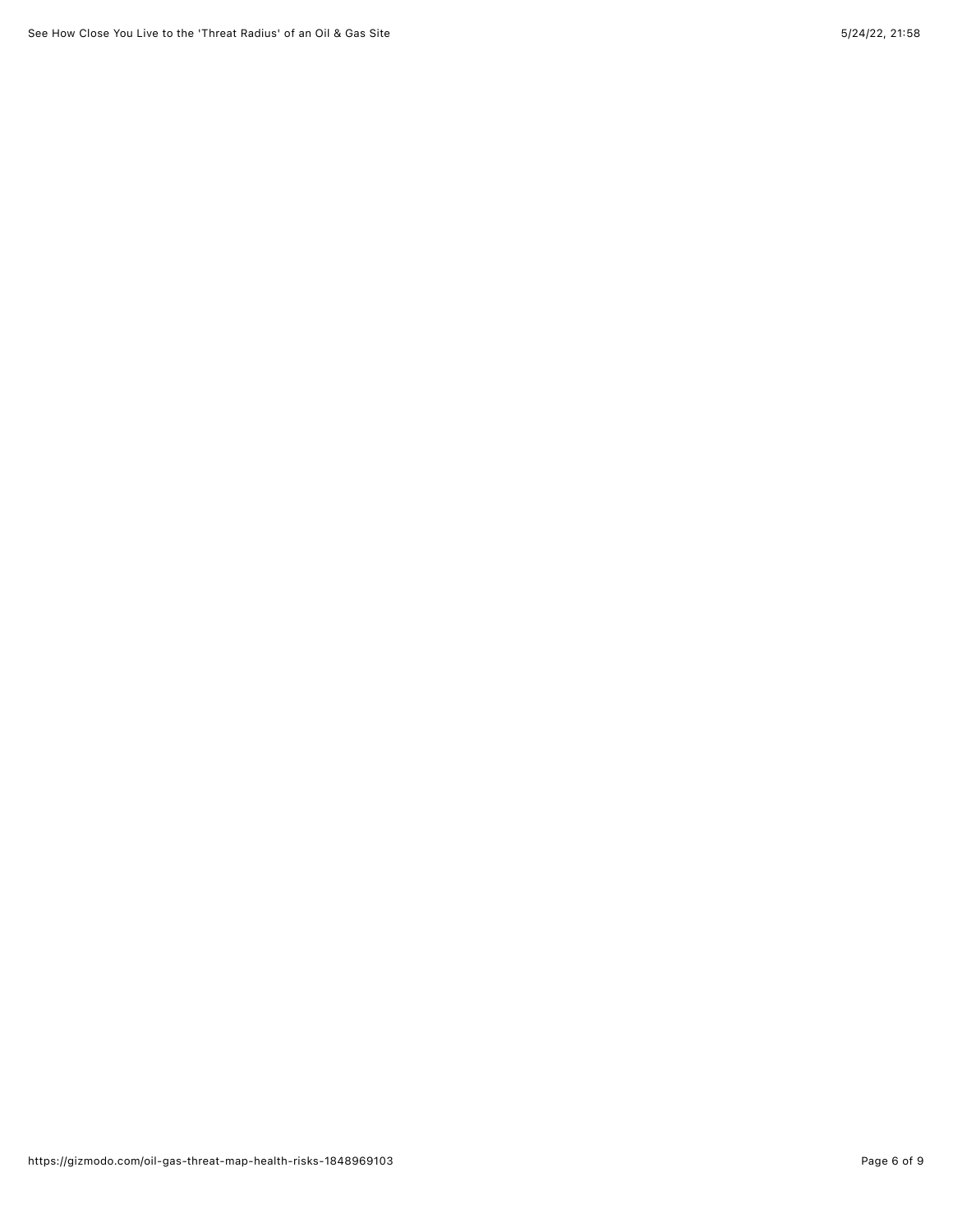The half-mile radius used in the tool, which researchers call the "health threat radius," was [developed](https://oilandgasthreatmap.com/about/threat/) based on an analysis of several different peerreviewed studies that link proximity to oil and gas sites with health impacts like birth defects, infant mortality, preterm births, blood disorders, and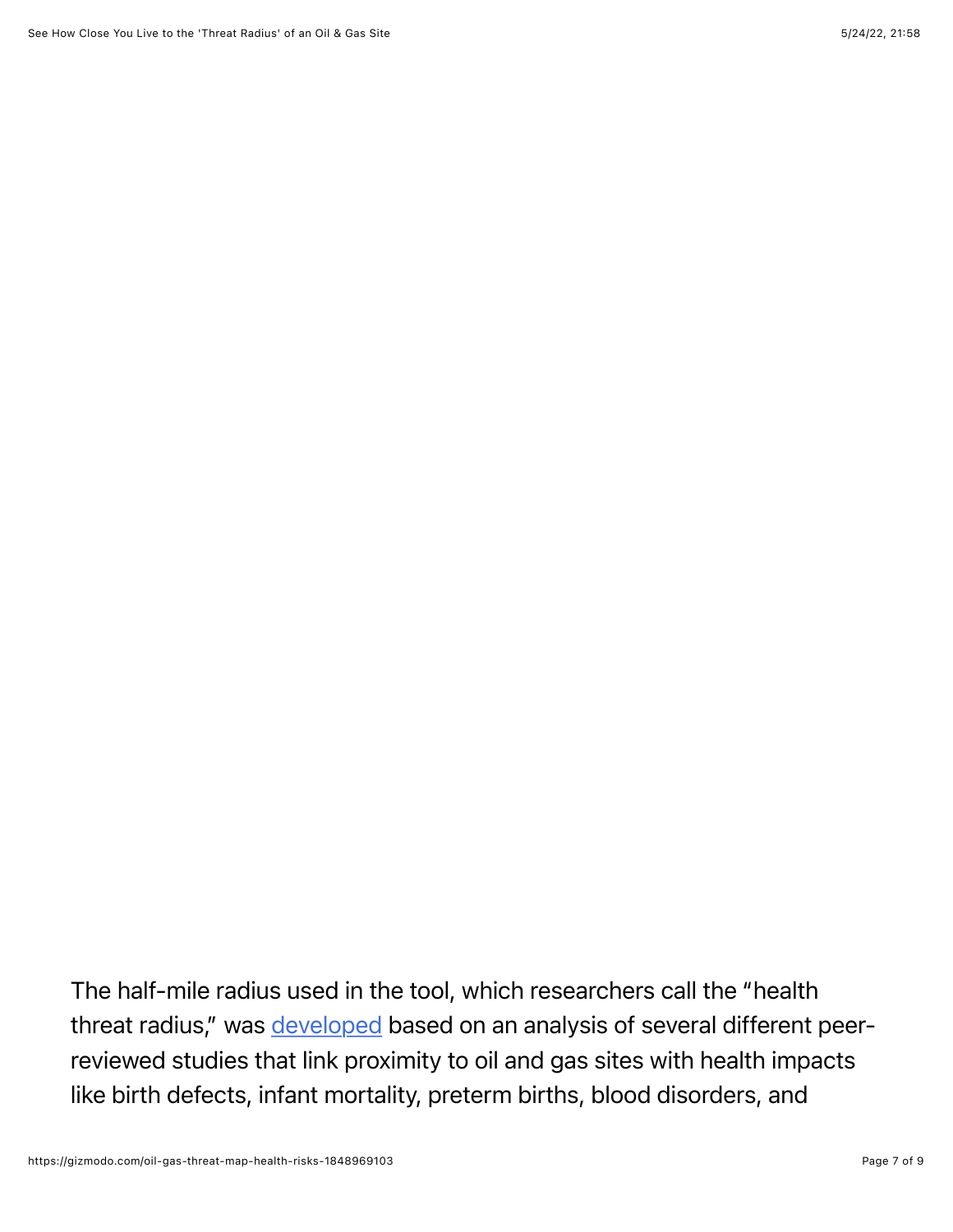elevated cancer risks. While methane emissions from oil and gas production have been [connected to decreased air quality,](https://www.edf.org/sites/default/files/content/methane_rule_health_fact_sheet_reboot_final_no_citations.pdf) there's a whole host of other air pollutants that come from upstream production that cause direct harm on human health—including benzene, which causes a terrifying laundry list of problems, including blood disease and cancers.

"Benzene levels are considerably elevated around oil and gas sites, and this threat extends out much further than most cities and states have as their setback distances," Anne Epstein, a fellow of the American College of Physicians and a professor at Texas Tech University Health Sciences Center, said on the call.

It's important to note that the radius does not necessarily mean that health impacts *will* occur within a half-mile of oil and gas facilities. The studies used in the analysis focus on populations living between 0.1 miles and 2 miles away from oil and gas facilities; the half-mile "threat radius," the authors note, was developed from looking at this group of studies. What's more, many of these studies used in the analysis focus on leaks, blowouts, and other accidents; there's less peer-reviewed research on the direct impacts of routine air pollution that comes merely from living *near* a site.

Even with these caveats, using the map is a mindfuck. There's a pretty clear and heavy concentration of facilities in swathes of the country like the Permian Basin and chunks of Pennsylvania and Appalachia. My own home in New York City is free of the yellow radius, but it's especially jarring to zoom in on Texas, where my friends are planning to raise children near Houston and Austin, to see the huge chunks of the state that fall into these danger zones.

The authors also note that half of a mile is a conservative estimate, since some research has recorded health impacts from upstream oil and gas